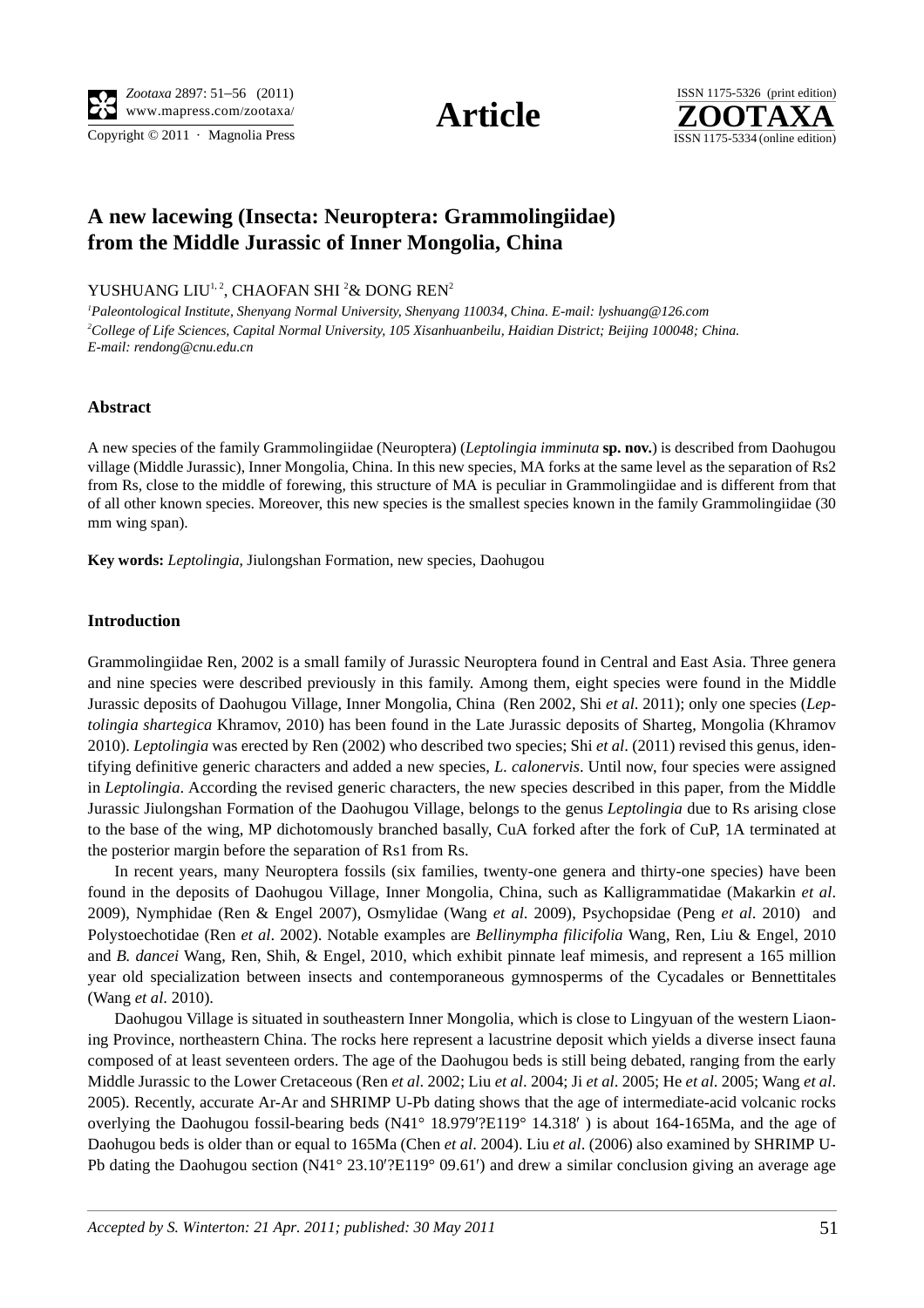of the Daohugou beds as 162±2Ma. This conclusion, supported by paleontological evidence from conchostracans and insects, provides the most definitive evidence for a Middle Jurassic (Bathonian) age of the Daohugou beds (Gao & Ren 2006).

# **Material and methods**

The fossils described herein were collected from Daohugou Village, Chifeng City, Inner Mongolia, China; Middle Jurassic. They were examined using a LEICA MZ12.5 dissecting microscope, line drawings were processed using CorelDraw 12 graphic software, and the photographs were taken by HP Scanjet 4850 and Canon EOS 350D. Type specimens described here are housed in Paleontological Museum of Liaoning (PMOL), Shenyang Normal University (210057), Shenyang, China.

Wing nomenclature and abbreviations used in the text and figures are as follows: C, costa; Sc, subcosta; R, radius; R1, first branch of R; Rs, radial sector; Rs1, first branch of Rs; Rs2, second branch of Rs; M, media; MA, anterior media; MP, posterior media; Cu, cubitus; CuA, anterior cubitus; CuP, posterior cubitus; 1A–3A, first to third anal veins.

## **Systematic paleontology**

**Order Neuroptera Linnaeus, 1758**

**Family Grammolingiidae Ren, 2002**

**Genus** *Leptolingia* **Ren, 2002**

*Leptolingia imminuta* **sp. nov.**  (Figs. 1–2)

**Type material.** Holotype, CHINA: Inner Mongolia, Chifeng City, Daohugou Village; Middle Jurassic; PMOL-AI00522A-B. Well-preserved part and counter part of wings.

**Diagnosis.** Costal area with two rows of cells basally, finishing at the middle of fore wing, and with only one row of cell distally; Rs1 originates at approximately one-fourth of the forewing's length; MA forks at the same level as the separation of Rs2 from Rs. MP forks near base of wing, opposite separation of MA from Rs. CuA forks almost opposite separation of Rs1 from Rs; CuP bifurcates slightly before the separation of Rs1 from Rs, 1A terminates on posterior margin, opposite fork of CuP.

**Description.** *Forewing.* The left and right forewings almost overlap with each other completely, from the photo (Fig. 2A), they look like one forewing; but in fact, they are in different planes which preserved a part of left or right forewing respectively.

Length 25 mm, width 10 mm (preserved part), the estimated total length 30 mm. conspicuous wide banded markings and white annulets distributed irregularly are well preserved. Costal area with two rows of cells basally, finishing at the middle of fore wing, and with only one row of cell distally, costal and subcostal veinlets are numerous and simple. Sc runs parallel with R1 for a considerable distance, Rs arising close to base of wing, four branches preserved, Rs1 originates at approximately 1/4 of wing's length. MA coalesced basally with Rs for a very short distance and then separating from it, MA forks at same level as origin of Rs2 from Rs, about at middle of wing's length; MP forks near base of wing, opposite separation of MA from Rs, anterior branch of MP simple, maybe with short branches close to wing margin; posterior branch of MP first forks distal to fork of MA. CuA forked distal to fork of CuP, almost opposite separation of Rs1 from Rs; CuP relatively long, forked slightly before separation of Rs1 from Rs, and close to first fork of CuA. 1A long, terminates on posterior margin opposite fork of CuP, 2A relatively long, terminates on posterior margin obviously beyond separation of MA from Rs, clear intercalary vein between1A and 2A, not reaching margin of wing and producing three rows of cells between 1A and 2A on base of wing; 3A poorly developed. Crossveins at posterior margin interlinked by veinlets. Dense crossveins present over entire wing, the main longitudinal veins with many minute trichobothria close to the wing margin.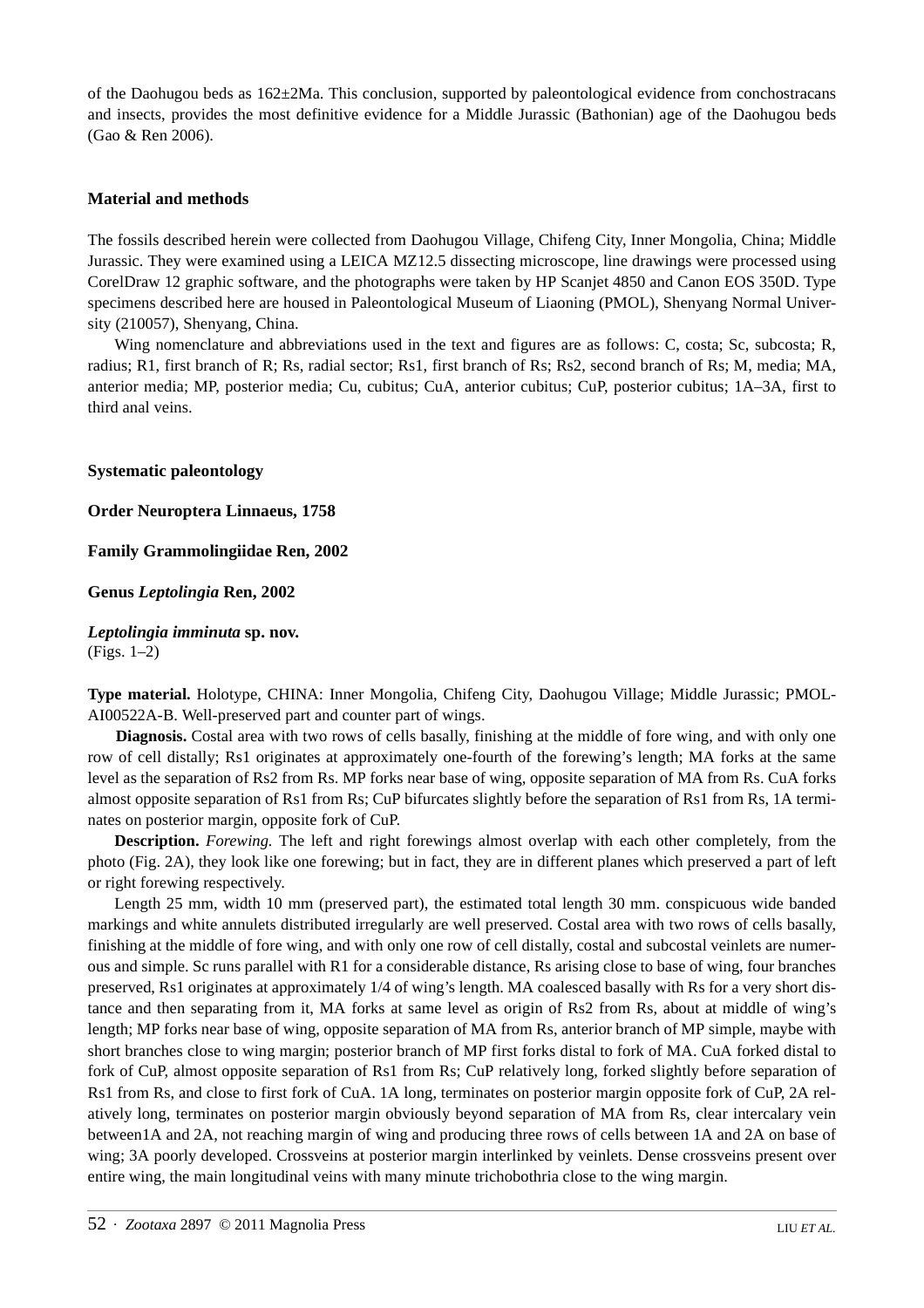

**FIGURE 1.** *Leptolingia imminuta* **sp. nov.** Photograph of the holotype, PMOL-AI00522B. Scale bars represent 5 mm.



**FIGURE 2.** *Leptolingia imminuta* **sp. nov.** A, photograph of forewings of the holotype PMOL-AI00522B. B, the venation of forewings of the holotype PMOL-AI00522B. Scale bars represent 5 mm.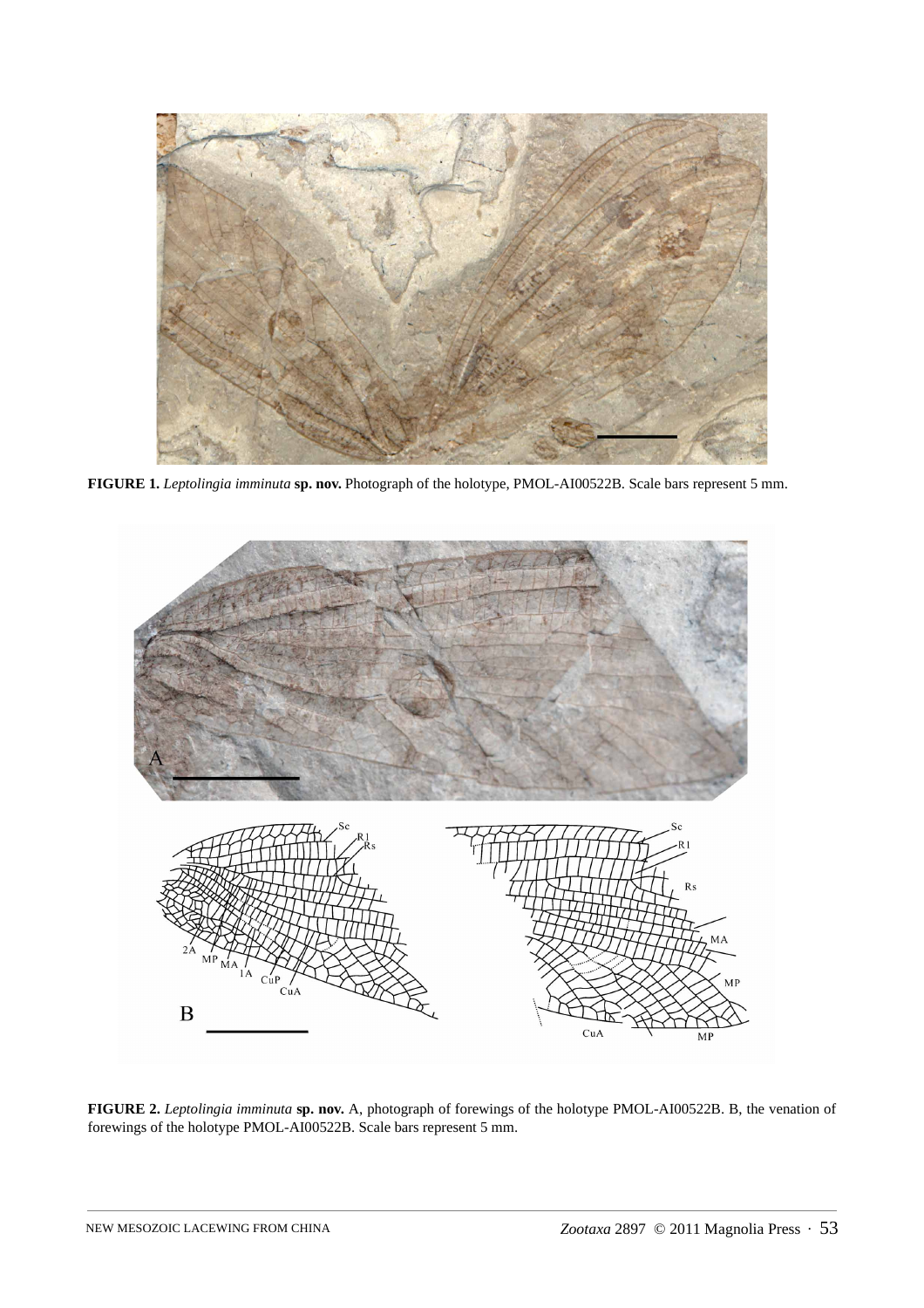*Hindwing.* Well-preserved, length 29 mm, width 11 mm, also with wide banded markings and white annulets (Fig. 3). One row of cells in costal area, veinlets unforked, except for a few forked distally. As in the forewing, Sc and R1 parallel and equidistant to wing margin close to apex, Rs with 6–7 pectinate branches. Other veins are difficult to observe clearly due to overlapped left and right hindwings. Distal parts of branches preserved with end twigging evident.



**FIGURE 3.** *Leptolingia imminuta* **sp. nov.** A, photograph of hind wings of the holotype PMOL-AI00522B. B, the venation of the hind wings of the holotype PMOL-AI00522B. Scale bar represents 5 mm.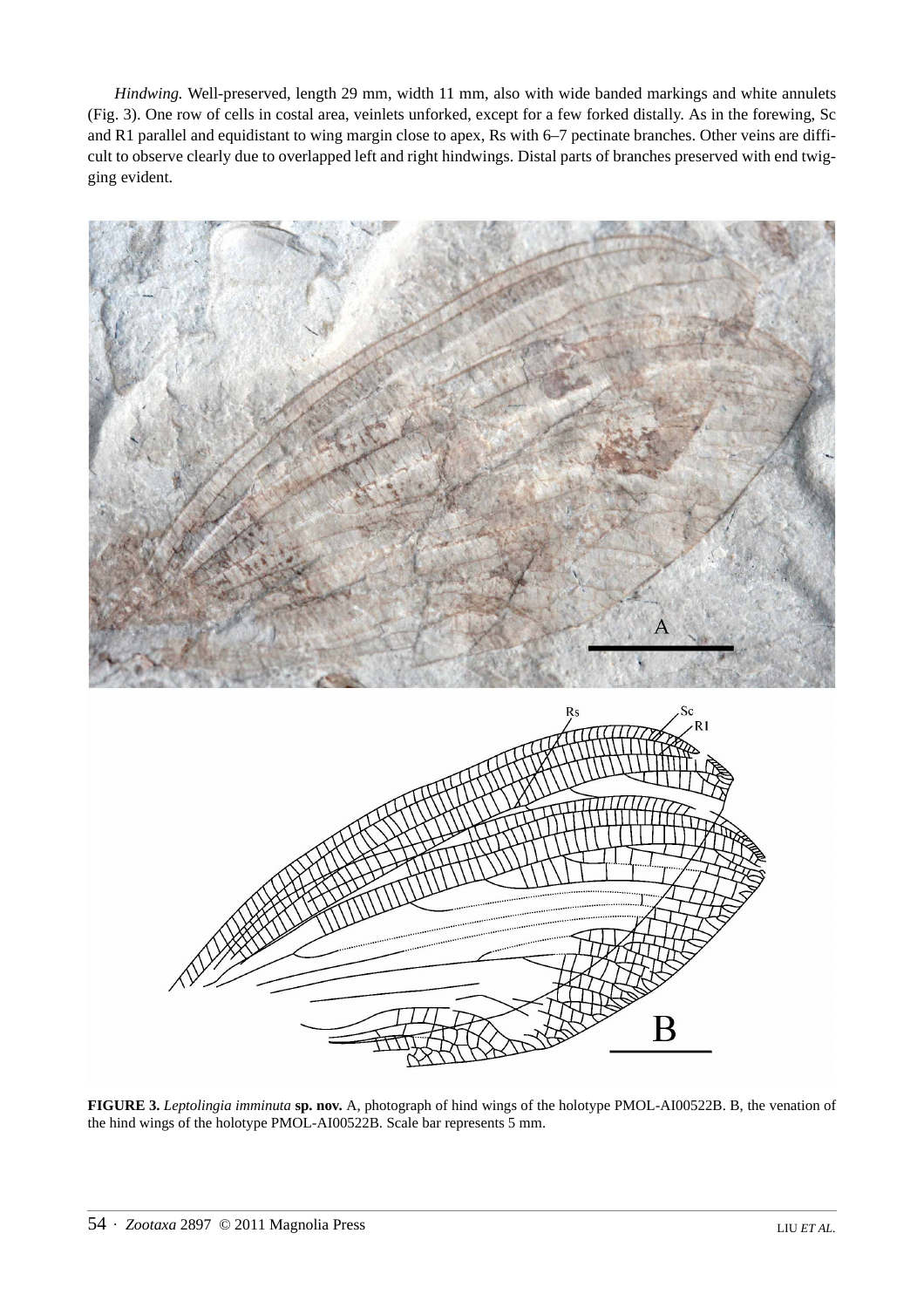**Etymology.** From the Latin *imminuta*, meaning diminished, in reference to the small size of the wings (approximately half the size as other known grammolingiids)" .

**Remarks.** *Leptolingia imminuta* **sp. nov.** is much smaller than all other species of *Leptolingia*, which, for example, have the following wing lengths: *L. jurassica* Ren with 40 mm long forewings, *L. tianyiensis* Ren with 41 mm long forewings, *L. calonervis* Shi, Yang & Ren with 47 mm forewing and *L. shartegica* Khramov with 54 mm long forewing.

*Leptolingia imminuta* **sp. nov.** shares with *L. tianyiensis* two rows of cells in the basal costal area only of the forewing, and one row of cells in the distal part. Also, 1A terminates on the posterior margin at about the same level of the separation of Rs1 from Rs. It differs from *L. tianyiensis* by MP forked at approximately the same level as the separation of MA from Rs, MA forks at the same level as Rs2 from Rs, the venation pattern of MP, and the two longer rows of cells in the costal area, which terminate at about the same level as Rs2 from Rs. *Leptolingia imminuta* **sp. nov.** is easy to distinguish from *L. jurassica*, *L. calonervis* and *L. shartegica* by having two rows of cells only present in the basal part of costal area (two rows of cells present along the entire costal area in the latter three species), MA forks at the same level of separation as Rs2 from Rs (MA with forking close to the wing margin in the latter three species), and 1A terminating on the posterior margin at approximately the same level as the fork of CuP (1A terminated on the posterior margin distal to the forks of CuP in the latter species). In addition, it differs from *L. jurassica* by a relatively long 2A terminating on the posterior wing margin distinctly distal of the fork of MP. It differs from *L. shartegica* by MP being forked at approximately the same level as the separation of MA from Rs (MP forked distal of the separation of MA from Rs), and CuA is not dichotomously branched. It differs from *L. calonervis* by CuP without obvious pectinate branches, and 1A terminating on posterior margin opposite fork of CuP (CuP with 4 main pectinate branches, and 1A terminating on posterior margin distinctly distal to the fork of CuP in latter species).

#### **Acknowledgements**

This research is supported by the National Natural Science Foundation of China (No. 41002008, 40872022, 31071964), Nature Science Foundation of Beijing (No.5082002), the Scientific Research Key Program (KZ200910028005) and PHR20090509 Project of Beijing Municipal Commission of Education, and Ph.D. Startup Foundation of Shenyang Normal University (No. BS200804), and Education Bureau of Liaoning Province (No. 2009A659).

#### **References**

- Chen, W., Ji, Q., Liu, D.Y., Zhang, Y., Song, B. & Liu, X.Y. (2004) Isotope geochronology of the fossil-bearing beds in the Daohugou, Ningcheng, Inner Mongolia. *Geological Bulletin of China*, 23, 1165–1169 [in Chinese, English summary].
- Gao, K.Q. & Ren, D. (2006) Radiometric dating of Ignimbrite from Inner Mongolia provides no indication of a Post–Middle Jurassic Age for the Daohugou Bed. *Acta Geologica Sinica*, 80, 41–45.
- He, H.Y., Wang, X.L., Zhou, Z.H., Zhu, R.X., Jin, F., Wang, F., Ding, X. & Boven, A. (2005) Reply on comment by Liu and Liu on ''40Ar/39Ar dating of ignimbrite from Inner Mongolia, northeastern China, indicates a post-Middle Jurassic age for the overlying Daohugou Bed''. *Geophysical Research Letters*, 32, L12315, doi: 10.1029/2005GL022787.
- Ji, Q., Liu, Y.Q., Chen, W., Ji, S.A., Lv, J.C., You, H.L. & Yuan, C.X. (2005) On the geological age of Daohugou Biota. *Geological Review*, 51, 609–612 [in Chinese, English summary].
- Khramov, A.V. (2010) A New Lacewing (Insecta: Neuroptera: Grammolingiidae) from the Upper Jurassic of Mongolia. *Paleontological Journal*, 44, 188–191.
- Linnaeus, C. (1758) Systema Nature per Regna Tria Nature, Secundum Classes, Ordines, Genera, Species, cum Characteribus, Differentiis, Synonymis, Locis (tenth edn, revised). Salviae, Holmiae, Sweden, 824pp.
- Liu, Y.Q., Liu, Y.X., Li, P.X., Zhang, H., Zhang, L.J., Li, Y. & Xia, H.D. (2004) Daohugou biota-bearing lithostratigraphic succession on the southeastern margin of the Ningcheng Basin, Inner Mongolia, and its geochronology. *Geological Bulletin of China*, 23(12), 1180–1187 [in Chinese, English summary].
- Liu, Y.Q., Liu, Y.X., Ji, S.A. & Yang, Z.Q. (2006) U–Pb Zircon age for the Daohugou biota at Ningcheng of Inner Mongolia and comments on related issues. *Chinese Science Bulletin*, 51, 2634–2644 [in Chinese with English abstract].
- Makarkin, V.N., Ren, D. & Yang, Q. (2009) Two new species of Kalligrammatidae (Neuroptera) from the Jurassic of China, with comments on venational homologies. *Annals of the Entomological Society of America*, 102, 964–969.